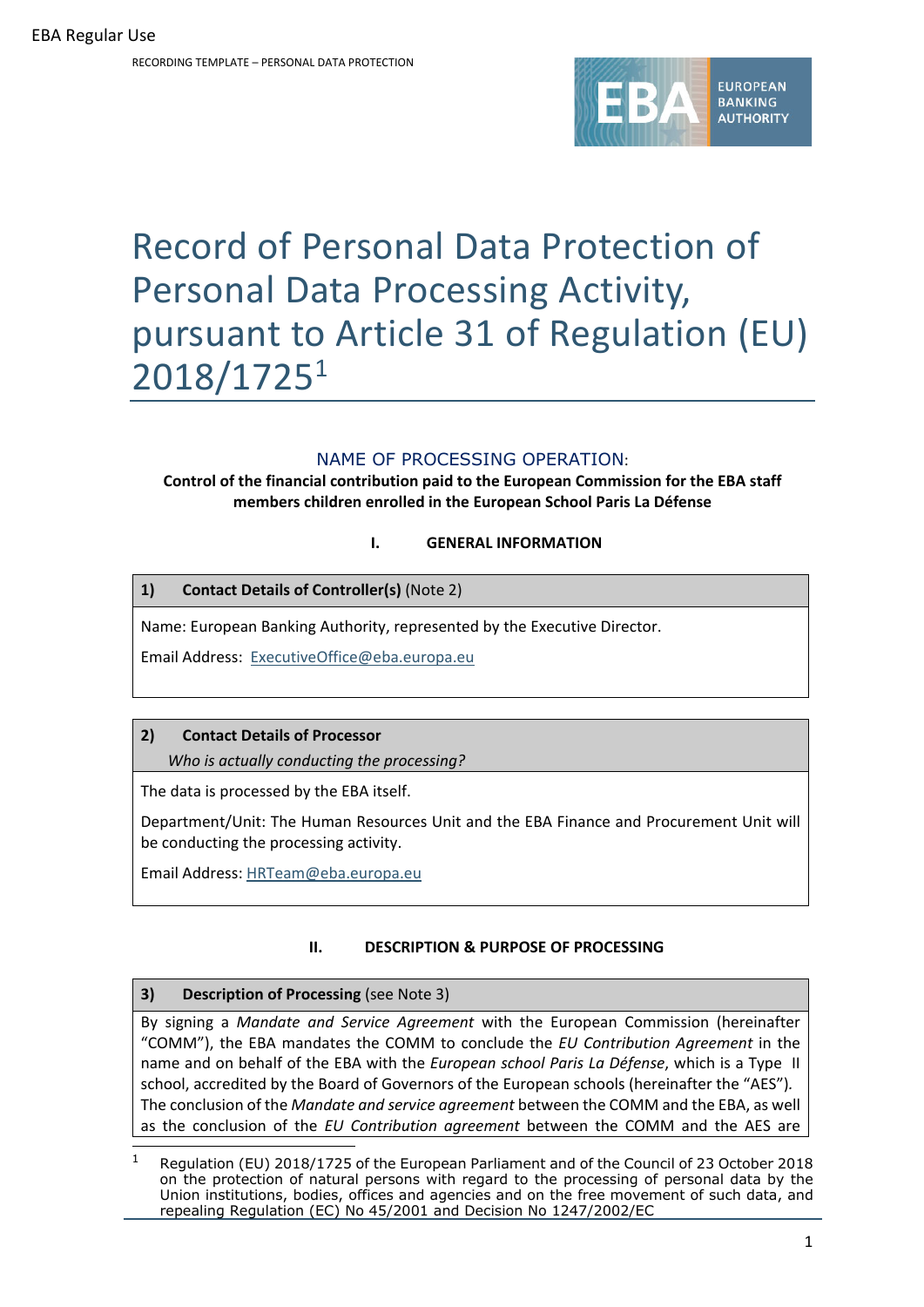

obligatory for the application of the Commission Decision C(2013) 4886 of 1 August 2013 *on the* putting into effect of the EU contribution paid on a pro-rata basis to schools accredited by the *Board of Governors of the European Schools according to the number of children of EU staff enrolled, replacing Commission Decision C(2009) 7719 of 14 October 2009 as amended by Commission Decision C(2010) 7993 of 8 December 2010* (hereinafter the "Decision"). The mentioned Decision puts into effect the EU contribution paid on a pro-rata basis to schools accredited by the Board of Governors of the European Schools according to the number of children of EU staff member enrolled, and foresees the possibility of free of charge priority enrolment of EU staff pupils in these schools in exchange of a financial contribution.

In view of the implementation of the EU Contribution agreement concluded by the COMM in the name and on behalf of the EBA with the AES, the AES provides to the EBA the lists of EBA staff children enrolled at the beginning/end of a respective school year. The EBA verifiesthe lists to ensure that the pupils for whom the AES asks for a financial contribution, indeed are EBA staff member children.

The list, putting forward the first name/name of the child as well as the first name/name of the parent working for the EBA as well as the school cycle, in which the child is enrolled, is sent via email, protected by a password, by the AES to the EBA – HR Unit. The password is communicated by the AES to the relevant EBA HR member by phone.

Designated staff of the EBA Finance and Procurement Unit carrying out the payment of the EU Contribution to the COMM will be receiving the list.

**4) Purpose of processing** (see Note 4)

*Why are the personal data being processed? Specify the rationale and underlying reason for the processing* 

 $\boxtimes$  Staff administration

The purpose of processing is to implement the EU Contribution agreement concluded by the COMM in the name and on behalf of the EBA with the AES, which foreseesfree of charge priority enrolment of EU staff pupilsin the AES, in exchange of a financial contribution paid to the COMM The names of the EBA staff members and their children are used for identification purposes.

 $\boxtimes$  Relations with external parties

The purpose of the processing is to facilitate the cooperation with the COMM and the AES for the payment of the EU Contribution

 $\boxtimes$  Procurement, finance and accounting

Designated staff of the EBA Finance and Procurement Unit carry out the payment of the EU Contribution to the COMM.

The cycle and the grade of the children is processed in order to determine the amount of the financial contribution paid to the COMM.

 $\vert \ \vert$  Administration of membership records

Auditing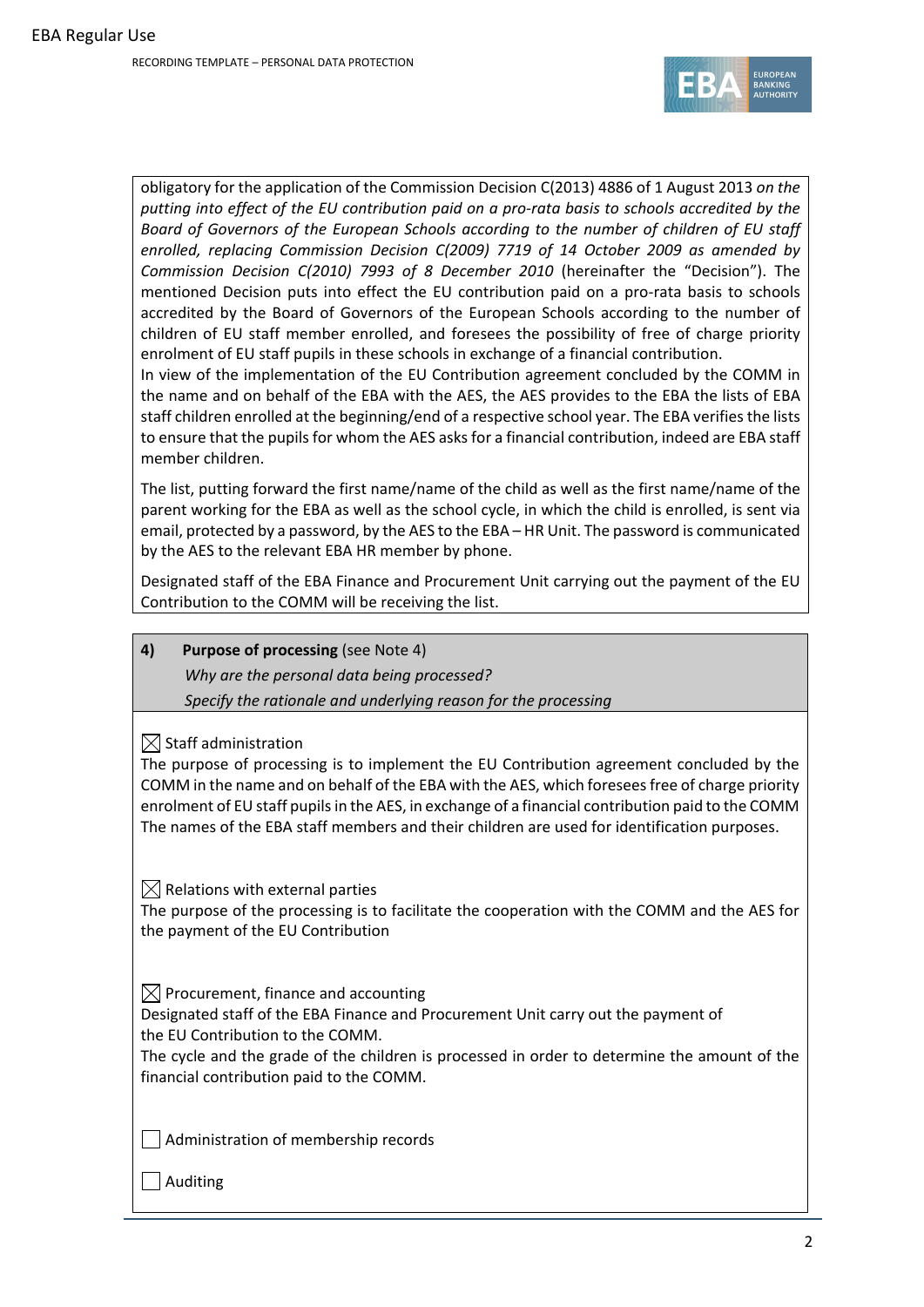

Information administration

Other (please give details):

# **5) Lawfulness of Processing**  *Article 5 of Regulation (EU) 2018/1725*

A. Legal Basis justifying the processing:

We process your personal data, because according to Art. 5.1 (b) of the Regulation (EC) N°/2018/1725 on the protection of natural persons with regard to the processing of personal data by the Union institutions; the processing is necessary for compliance with a legal obligation to which the controller is subject, namely for the sound financial management of the budget granted to the accredited European Schools, in accordance with Commission Decision C(2013) 4886 of 1 August 2013.

B. Processing is necessary:

 $\Box$  for the performance of a task carried out in the public interest

 $\boxtimes$  for compliance with a legal obligation to which the Controller is subject

 $\Box$  for the performance of a contract to which the data subject is party or in order to take steps at the request of the data subject prior to entering into a contract

 $\Box$  in order to protect the vital interests of the data subject or of another natural person

Or

Data subject has given his/her unambiguous, free, specific and informed consent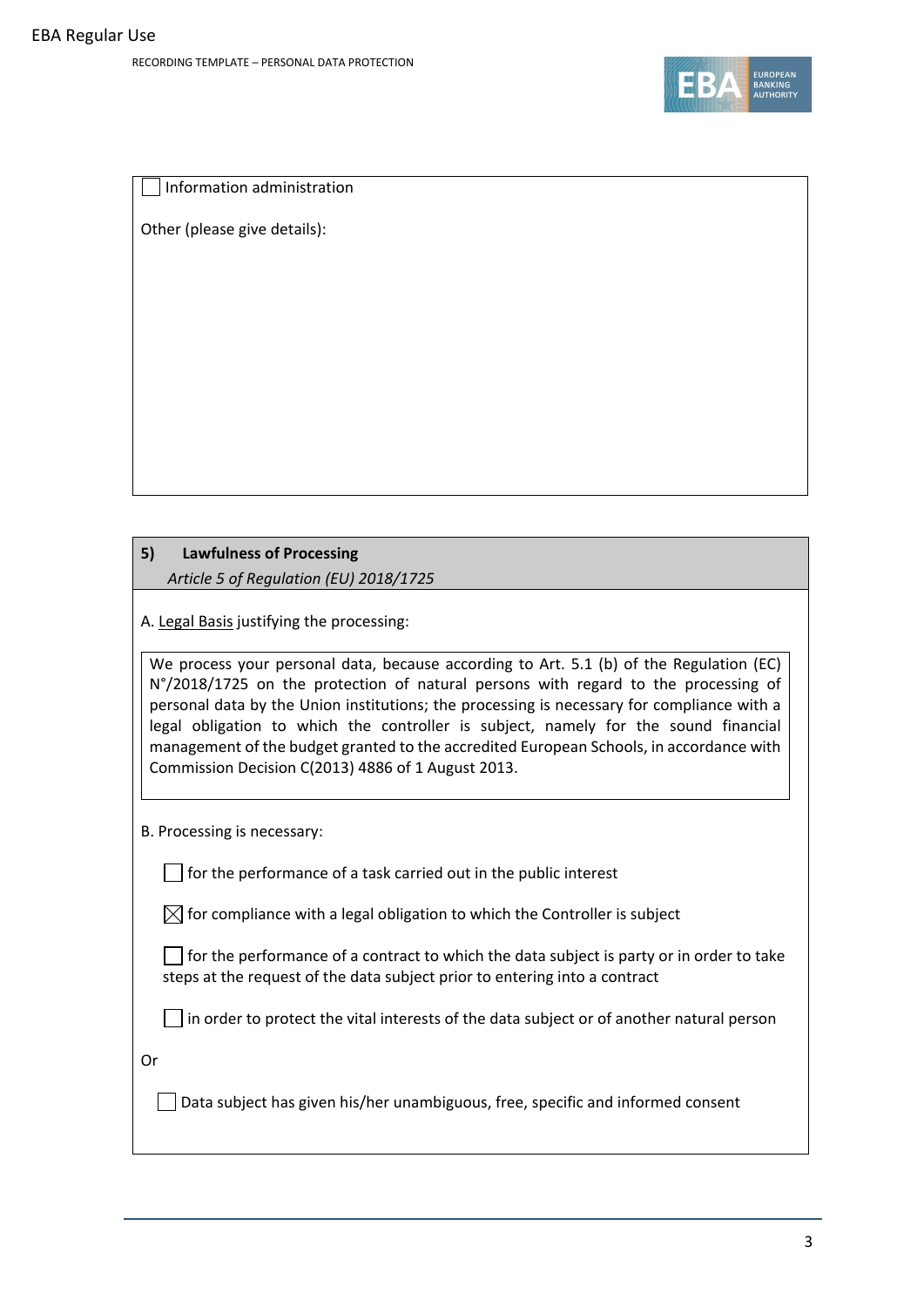

# **III. CATEGORIES OF DATA SUBJECTS & PERSONAL DATA**

| 6)<br>Categories of Data Subjects (see Note 5)                                                                                                  |  |  |  |
|-------------------------------------------------------------------------------------------------------------------------------------------------|--|--|--|
| Please tick all that apply and give details where appropriate                                                                                   |  |  |  |
| <b>EBA Temporary Agents or Contract Agents</b>                                                                                                  |  |  |  |
| <b>SNEs or trainees</b>                                                                                                                         |  |  |  |
| Visitors to the EBA (BoS, MB, Working Groups, Sub-Groups, Seminars, Events, other)<br>If yes, please specify:                                   |  |  |  |
| Providers of good or services                                                                                                                   |  |  |  |
| Complainants, correspondents and enquirers                                                                                                      |  |  |  |
| $\boxtimes$ Relatives and associates of data subjects : children of EBA's Temporary Agents or Contract<br>Agents, enrolled at the AES.          |  |  |  |
| Other (please specify):                                                                                                                         |  |  |  |
|                                                                                                                                                 |  |  |  |
| 7)<br>Categories of personal data (see Note 6)                                                                                                  |  |  |  |
| Please tick all that apply and give details where appropriate                                                                                   |  |  |  |
| (a) General personal data:                                                                                                                      |  |  |  |
| The personal data contains:                                                                                                                     |  |  |  |
| $\boxtimes$ Personal details (name, address etc): full name of EBA staff, contract type, full name of the<br>EBA staff pupils.                  |  |  |  |
| Education & Training details: cycle of education (Nursery, Primary or Secondary) and Grade<br>of the EBA staff pupils, the period of enrolment. |  |  |  |

Employment details

 $\Box$  Financial details

Family, lifestyle and social circumstances

Other (please give details) :

## (b) **Special categories of personal data:**

The personal data reveals: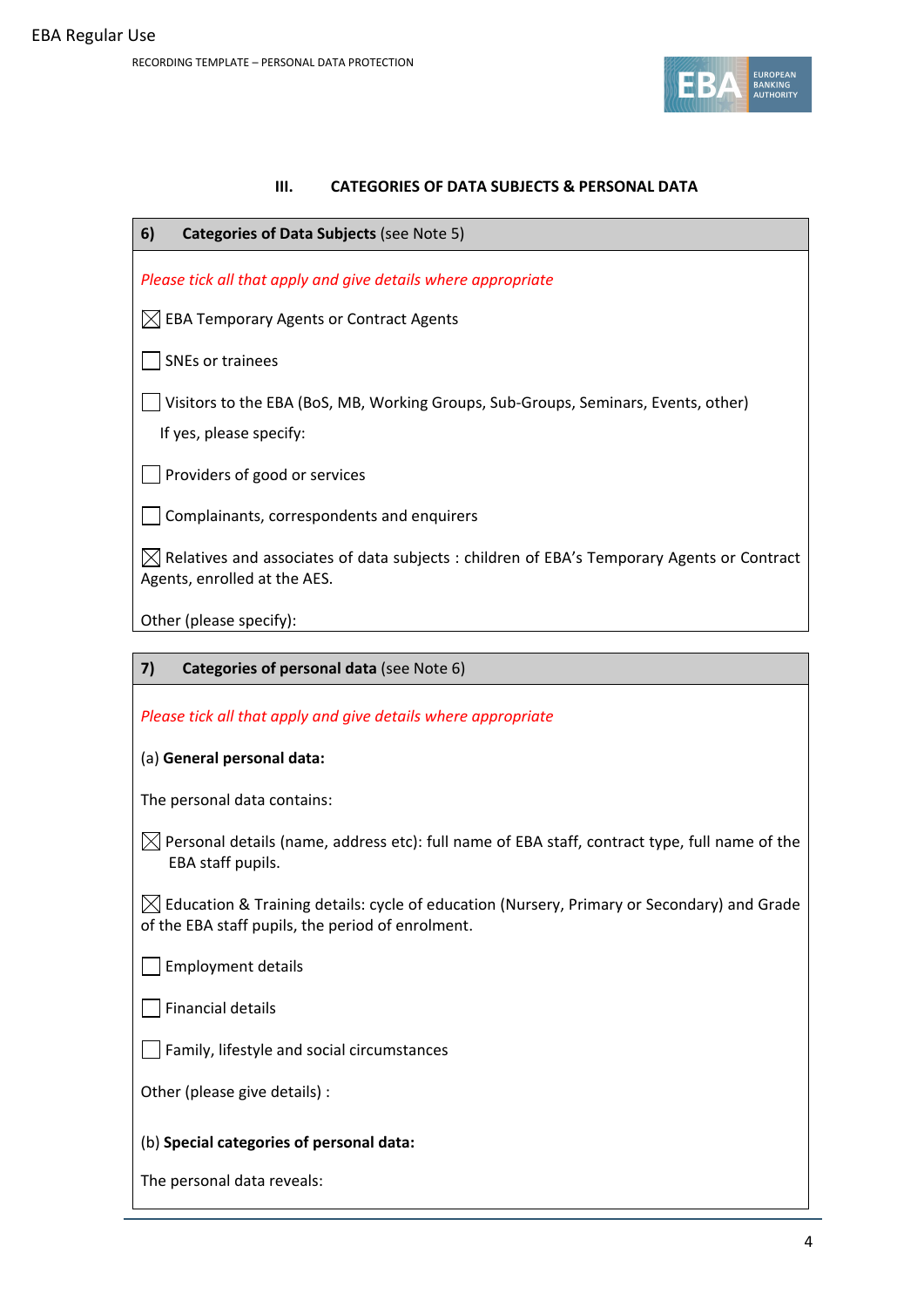

|                                    | Racial or ethnic origin                                                                                                       |  |  |
|------------------------------------|-------------------------------------------------------------------------------------------------------------------------------|--|--|
|                                    | Political opinions                                                                                                            |  |  |
| Religious or philosophical beliefs |                                                                                                                               |  |  |
| Trade union membership             |                                                                                                                               |  |  |
| Genetic or Biometric data          |                                                                                                                               |  |  |
|                                    | Data concerning health, sex life or sexual orientation                                                                        |  |  |
|                                    | <b>Important Note</b>                                                                                                         |  |  |
|                                    | If you have ticked any of the sensitive data boxes contact the Data<br>Protection Officer before processing the data further. |  |  |
|                                    |                                                                                                                               |  |  |

# **IV. CATEGORIES OF RECIPIENTS & DATA TRANSFERS**

| 8)<br>Recipient(s) of the data                                                                                                                                                                                                                          |  |  |  |
|---------------------------------------------------------------------------------------------------------------------------------------------------------------------------------------------------------------------------------------------------------|--|--|--|
| To whom is the data disclosed?                                                                                                                                                                                                                          |  |  |  |
| Managers of data subjects<br>Designated EBA staff members:                                                                                                                                                                                              |  |  |  |
| (Designated staff members of the Human Resources Unit and Finance and Procurement Unit).                                                                                                                                                                |  |  |  |
| Relatives or others associated with data subjects<br>Current, past or prospective employers<br>Healthcare practitioners<br>Education/training establishments<br><b>Financial organisations</b><br><b>External contractor</b><br>Other (please specify): |  |  |  |
|                                                                                                                                                                                                                                                         |  |  |  |
|                                                                                                                                                                                                                                                         |  |  |  |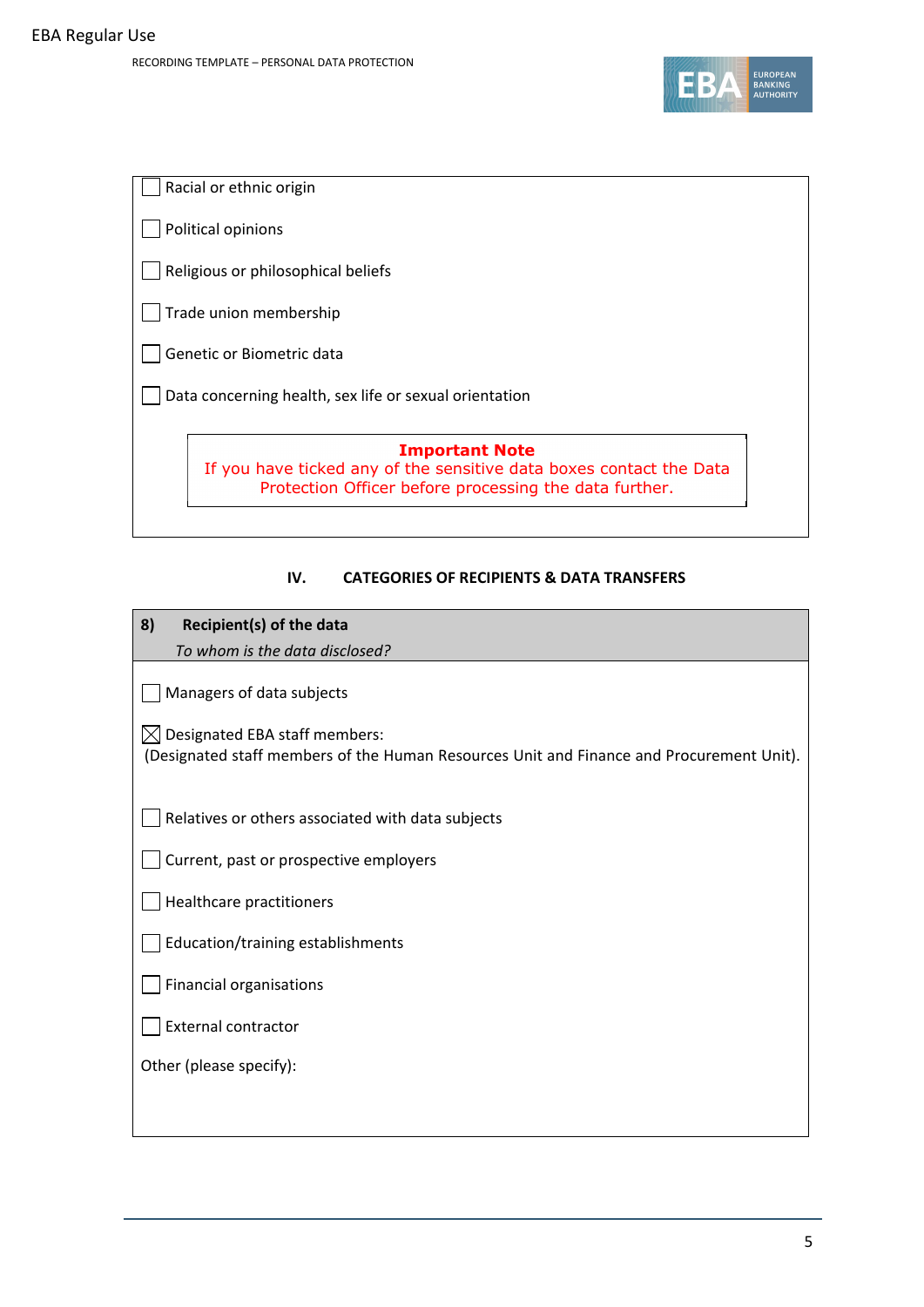

| 9) Data transfer(s)<br>Is the data transferred outside the EBA?                                        |  |  |  |
|--------------------------------------------------------------------------------------------------------|--|--|--|
|                                                                                                        |  |  |  |
| $\boxtimes$ Within the EBA or to other EU Institutions/Agencies/Bodies                                 |  |  |  |
| If yes, please specify: The data is not disclosed outside the EBA.                                     |  |  |  |
| To other recipients within the EU (e.g. NCAs)                                                          |  |  |  |
| To third countries                                                                                     |  |  |  |
| If yes, please specify:                                                                                |  |  |  |
| the country:<br>a)                                                                                     |  |  |  |
| whether suitable safeguards have been adopted:<br>b)                                                   |  |  |  |
| Adequacy Decision of the European Commission <sup>2</sup>                                              |  |  |  |
| <b>Standard Contractual Clauses</b>                                                                    |  |  |  |
| <b>Binding Corporate Rules</b>                                                                         |  |  |  |
| Administrative Arrangements between public Authorities                                                 |  |  |  |
| To international organisations                                                                         |  |  |  |
| If yes, please specify the organisation and whether suitable safeguards<br>have been adopted:          |  |  |  |
|                                                                                                        |  |  |  |
|                                                                                                        |  |  |  |
|                                                                                                        |  |  |  |
|                                                                                                        |  |  |  |
|                                                                                                        |  |  |  |
| <b>Important Note</b>                                                                                  |  |  |  |
| If no safeguards have been put in place, please contact the DPO before<br>processing the data further. |  |  |  |
|                                                                                                        |  |  |  |
|                                                                                                        |  |  |  |

<sup>&</sup>lt;sup>2</sup> Third countries for which the European Commission has issued adequacy decisions are the following: https://ec.europa.eu/info/law/law-topic/data-protection/data-transfers-outsideeu/adequacy-protection-personal-data-non-eu-countries\_en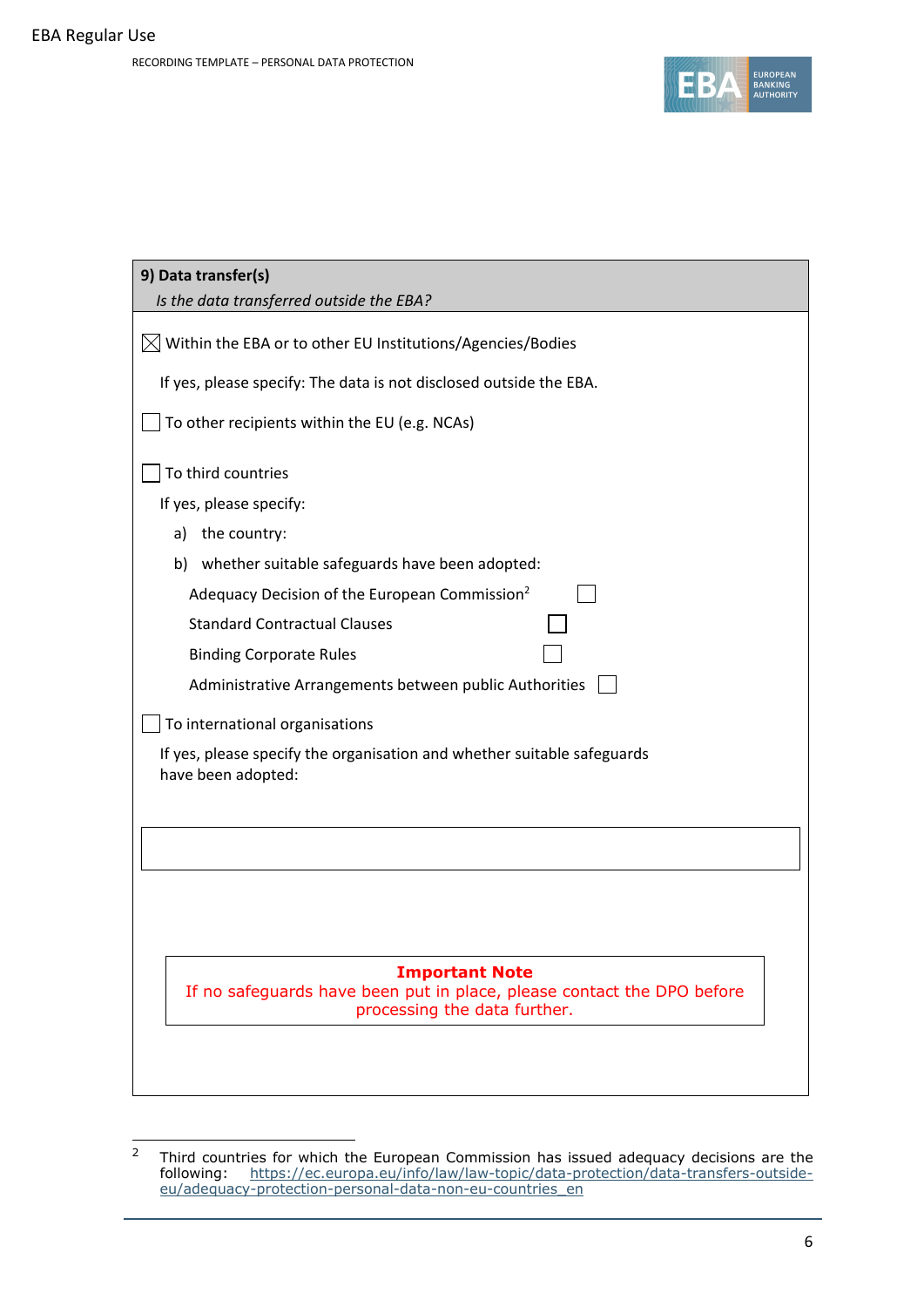

## **V. RETENTION PERIOD & SECURITY MEASURES**

## **10) Retention period** (see Note 7)

A. How long will the data be retained and what is the justification for the retention period?

For a period of five (5) years after the end of the school year N/N+1, all relevant data are collected and preserved, in line with provisions of art 10. Collection, preservation and verification of the Decision.

B. For further processing envisaged beyond the original retention period for historical, statistical or scientific purposes, please specify whether the personal data will be anonymised: N/A

 $\boxtimes$  No

Yes

# **11) Storage media & security of processing**

A. Please indicate how and where the data processed are stored (e.g. Share Point / cloud):

The lists are saved on the HR drive where only HR team members have access.

B. Technical & Organisational Security measures adopted:

 $\boxtimes$  Controlled access to ICT-system/controlled access codes

 $\boxtimes$  Restricted access to physical location where data is stored

 $\boxtimes$  Pseudonymisation and Encryption

 $\boxtimes$  Back-up

 $\Box$  Audit trails

Confidentiality agreement/clause

 $\Box$  Test the effectiveness of security measures adopted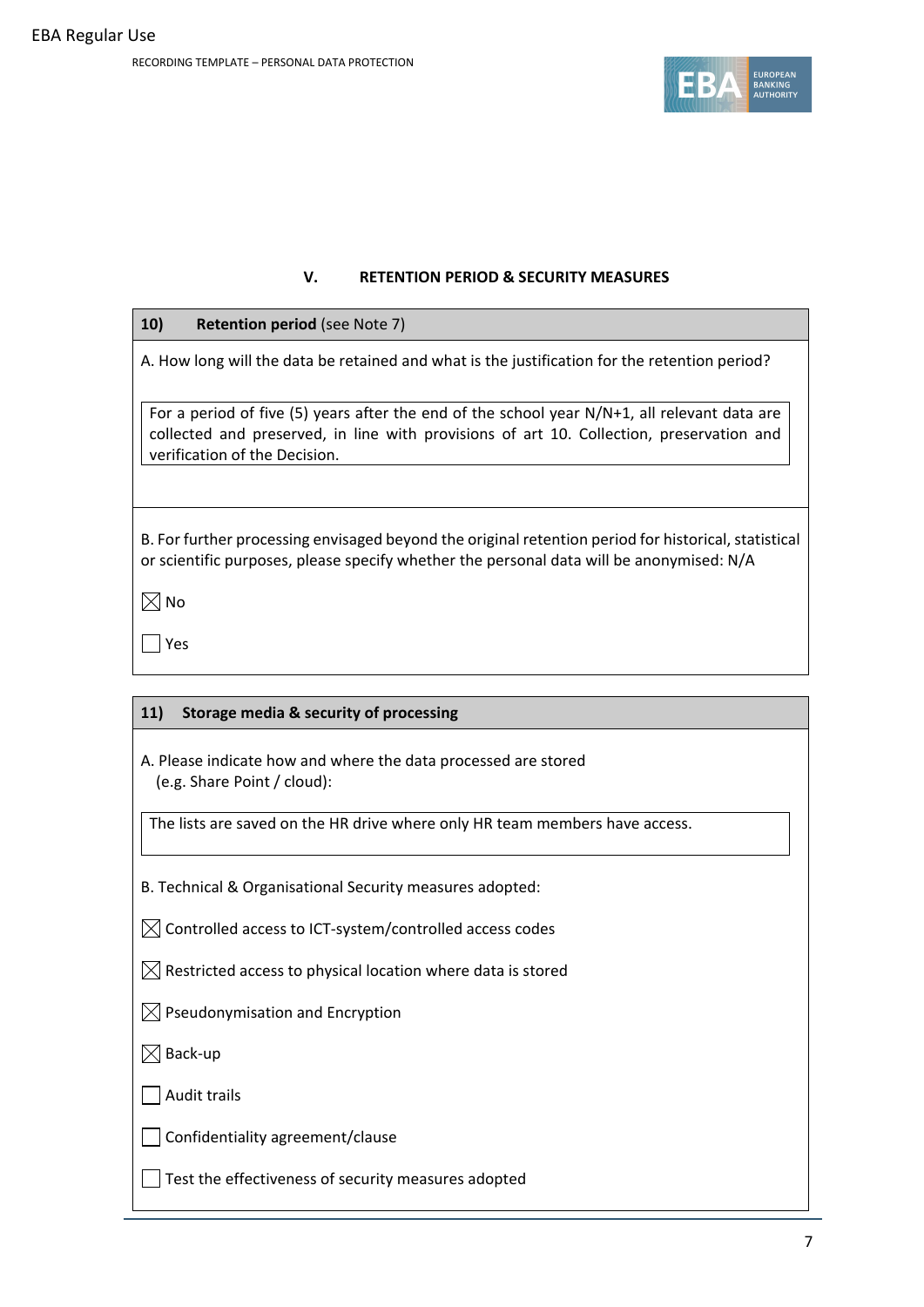

Training of staff

Other (please specify):

# **Consultation of the Data Protection Officer and Deputy Data Protection Officer**

Email Address: dpo@eba.europa.eu

Date of consultation: 02/09/2021

Date of approval of processing: 07/09/2021

**Privacy statement** available at:

https://intranet.eba.europa.eu/StaffMatters/Documents/Regulation%20and%20policies/2.%20 Data%20Protection%20Notice%20‐%20Accredited%20European%20School\_final%20DP.pdf Staff Matters > Conditions of Employment > Regulations and Policies > Privacy Statements

**Date of insertion in Register:** 20/09/2021